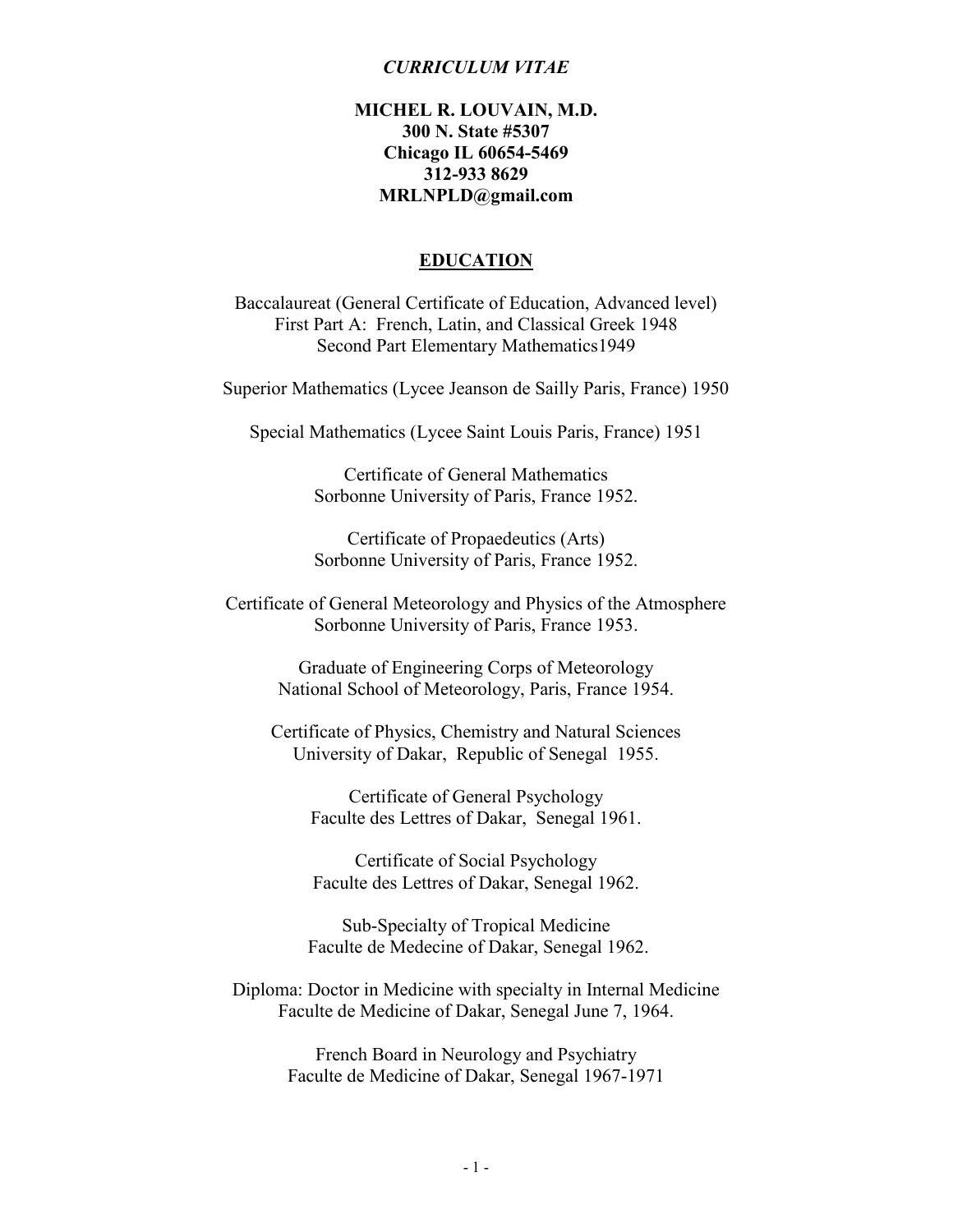## **LICENSES AND BOARDS**

French Board Certification in Internal Medicine June 30, 1964.

French and Senegalese Board Certification in Internal Medicine Sub-specialty Tropical Medicine June 7, 1964.

French Board Certification in Neurology and Psychiatry November 17, 1971.

> ECFMG No June 24, 1974.

Federal Licensure Examination (FLEX) License No. August 16, 1977.

> Illinois License November 8, 1977.

Board Certification in Psychiatry and Neurology December 1985.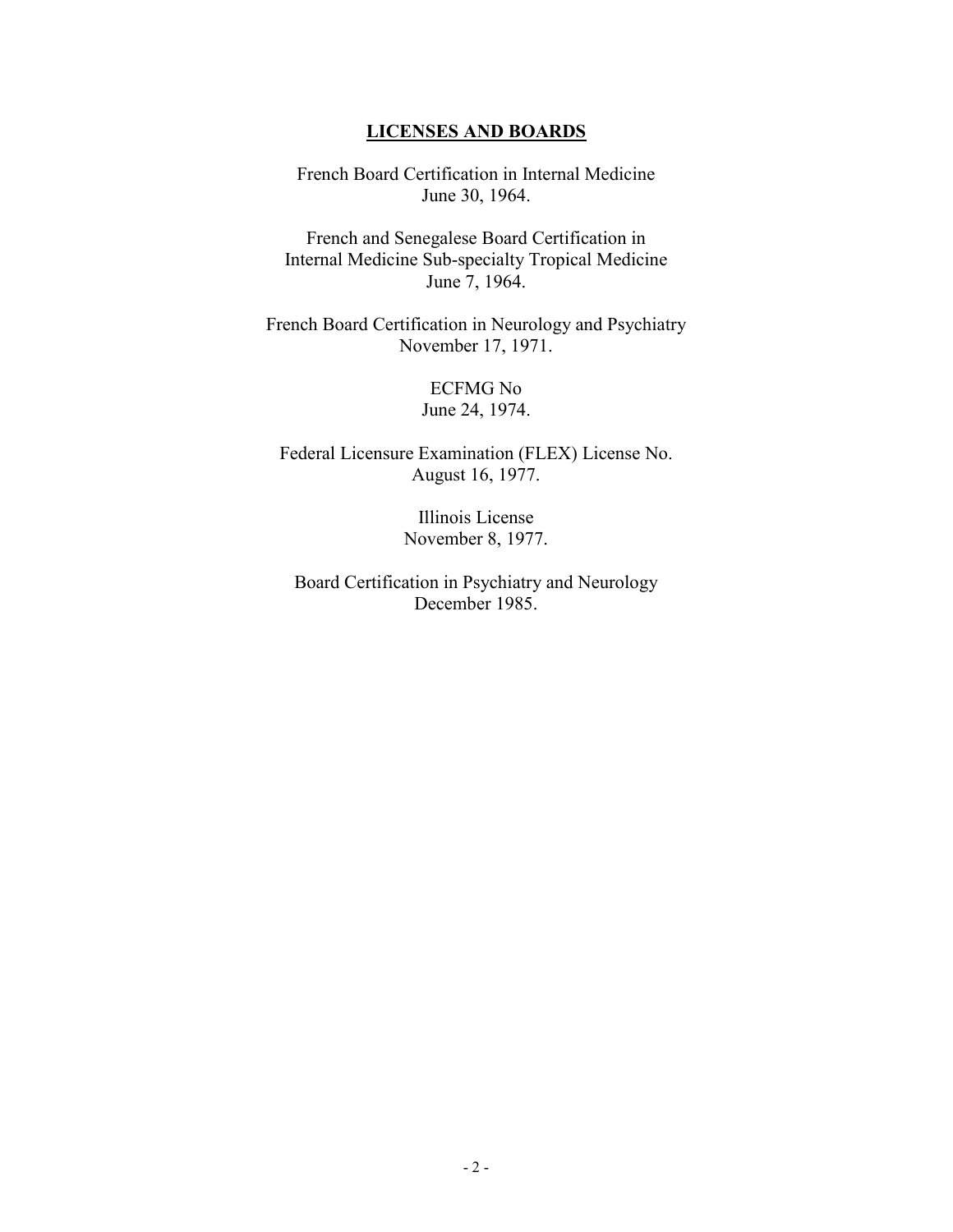## **AWARDS**

July 1956-CLIN-LABORATORY AWARD – (First Prize of First Year of Medical school).

July 1957-NESTLE Laboratory Scholarship –For the year 1957,1958, 19589 to study optimal dilution of powder milk for infants under 2 years.

July 1959-FRENCH GENERAL GOVERNMENT AWARD – (First Prize of Fourth Year of Medical school).

July 1960-CLIN COMAR LABORATORY AWARD –(First Prize: Competitive Examination for French four-year rotating Residency Program).

July 1960-SPECIA LABORATORYAWARD – (First Prize: competitive examination for French four-year rotating Residency Program).

July 1962-PFIZER-CLIN LABORATORY AWARD – (First Prize: competitive examination for Tropical Medicine sub-specialty).

January 2003 Awarded the distinction of Life Fellow of the American Psychiatric Association for scientific research.

## **EDUCATION**

| $1957 - 59$ : | EXTERNE DE HOPITAUX DE DAKAR (by competitive<br>examination, as third-year medical student), Aristide LeDantec<br>Hospital, Dakar, Senegal: 1 year Infectious and Tropical Diseases,<br>1 year Pediatrics.                                   |
|---------------|----------------------------------------------------------------------------------------------------------------------------------------------------------------------------------------------------------------------------------------------|
| $1959 - 60$ : | <b>INTERNE PROVISOIRE DES HOPITAUX DE DAKAR</b><br>(Resident Medical Student), Aristide LeDantec Hospital, Dakar,<br>Senegal: Medical Consultant in Surgery.                                                                                 |
| $7/60 - 6/64$ | INTERNE DES HOPITAUX DE DAKAR (Competitive rotating<br>residency program - Resident Physician) Fann Hospital, Dakar<br>Senegal, Internal Medicine (2 years), Infectious Medicine (1 year),<br>Pathology (6 months) and Neurology (6 months). |
| $7/68 - 6/71$ | RESIDENT PHYSICIAN in Neurology 1 year, and Psychiatry 2<br>years Hospital of Dakar, Fann Senegal.                                                                                                                                           |
| $6/75 - 6/76$ | RESIDENT PHYSICIAN Presbyterian – St. Luke's Hospital,<br>Chicago, Illinois.                                                                                                                                                                 |
| $6/76 - 6/78$ | RESIDENT PHYSICIAN Illinois State Psychiatric Institute,<br>Chicago, Illinois.                                                                                                                                                               |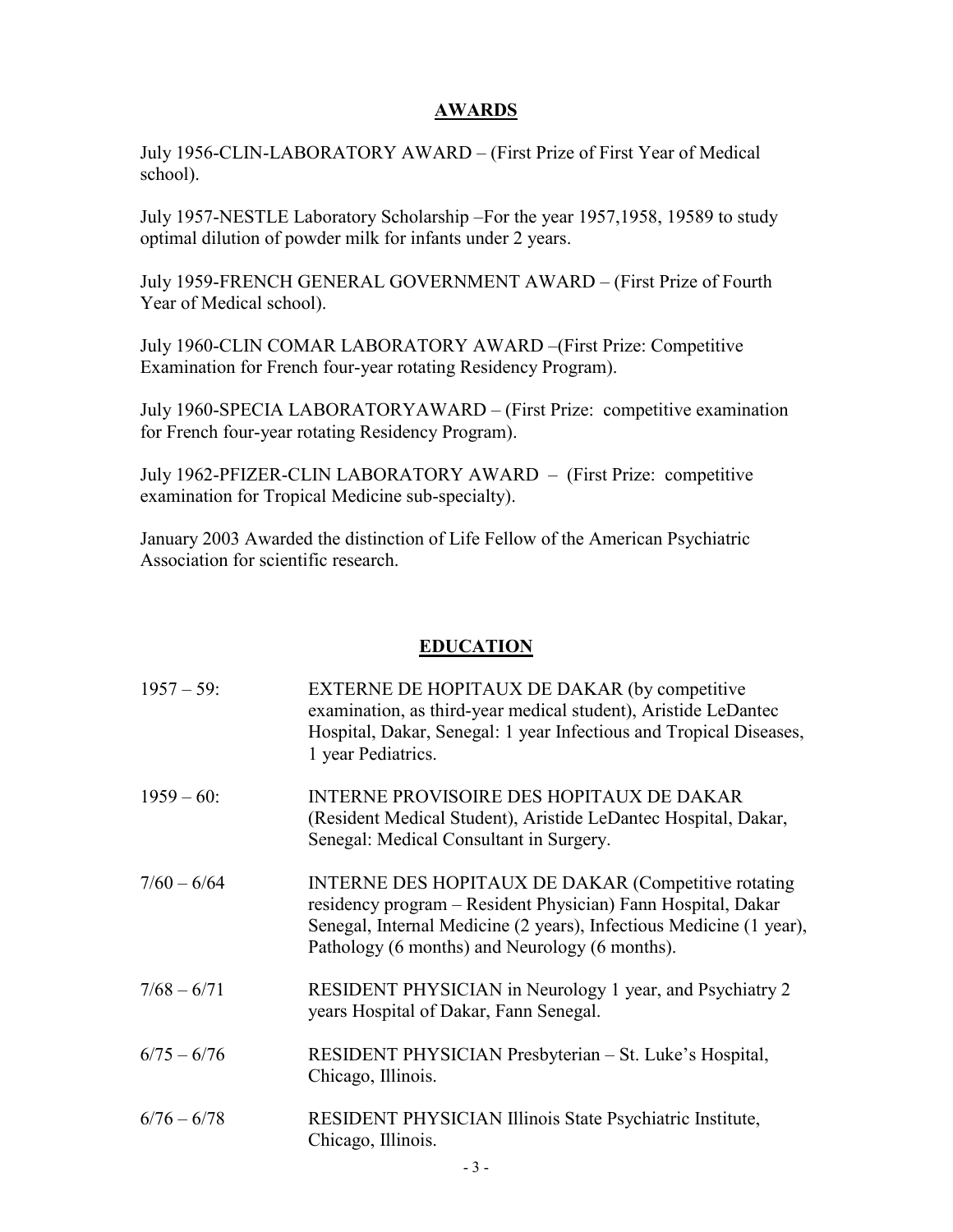# **POSITIONS**

| $1960 - 65$                                         | Consulting Physician of the staff of the Institut Pasteur, Dakar,<br>Republic of Senegal.                                                                                                                                                                                                                                                                |
|-----------------------------------------------------|----------------------------------------------------------------------------------------------------------------------------------------------------------------------------------------------------------------------------------------------------------------------------------------------------------------------------------------------------------|
| $1961 - 62$                                         | Assistant Professor of Physiology, Faculty of Medicine, University<br>of Dakar, Senegal.                                                                                                                                                                                                                                                                 |
| $1961 - 63$                                         | Assistant Professor of Clinical Medicine, Faculty of Medicine,<br>University of Dakar.                                                                                                                                                                                                                                                                   |
| $1964 - 75$                                         | Private practice in Internal and Tropical Medicine, Dakar, Senegal.                                                                                                                                                                                                                                                                                      |
| $1971 - 75$                                         | Private practice in Internal, Tropical Medicine and Psychiatry,<br>Dakar, Senegal.                                                                                                                                                                                                                                                                       |
| $11/77 - 7/82$                                      | Staff Psychiatrist with City of Chicago Board of Health,<br>responsible for approximately 120 "after care" outpatients, at<br>South-West MHC and Englewood MHC (from 80 to 82).                                                                                                                                                                          |
| $7/78 - 6/80$                                       | Staff Psychiatrist with Tri-City Comprehensive Mental Health<br>Center, responsible for:<br>Psychiatric supervision of St. Ann's Nursing Home, Hammond,<br>IN.<br>In-patient care in St. Catherine's Hospital, East Chicago, IN.<br>Presiding at outpatient staffing meetings at Tri-City C.M.H.C.<br>Disability determination for the State of Indiana. |
| $10/80 - 1/82$                                      | Veteran Administration Hospital, Hines, IL. Head of Crisis Sub-<br>section of the Mental Hygiene Clinic.                                                                                                                                                                                                                                                 |
| $8/81 - 11/83$                                      | <b>Assistant Professor</b><br>Director of Consultation Liaison Program.<br>Loyola University Medical Center, Maywood, IL                                                                                                                                                                                                                                 |
| 12/83 to 3/2005                                     | Private practice.                                                                                                                                                                                                                                                                                                                                        |
| 1983 to 1990                                        | Assistant Professor – Loyola University, Maywood, IL.<br>Dr Robert Devito, Chairman                                                                                                                                                                                                                                                                      |
| 1985 to 1/2003<br>1994 to 12/2004<br>1989 to 3/2005 | Staff Psychiatrist – Loretto Hospital, Chicago, IL<br>Staff Psychiatrist – St Bernard Hospital, Chicago, IL<br>Staff Psychiatrist - Saint Mary of Nazareth, Chicago, IL                                                                                                                                                                                  |
| January 2005                                        | Sold my practice                                                                                                                                                                                                                                                                                                                                         |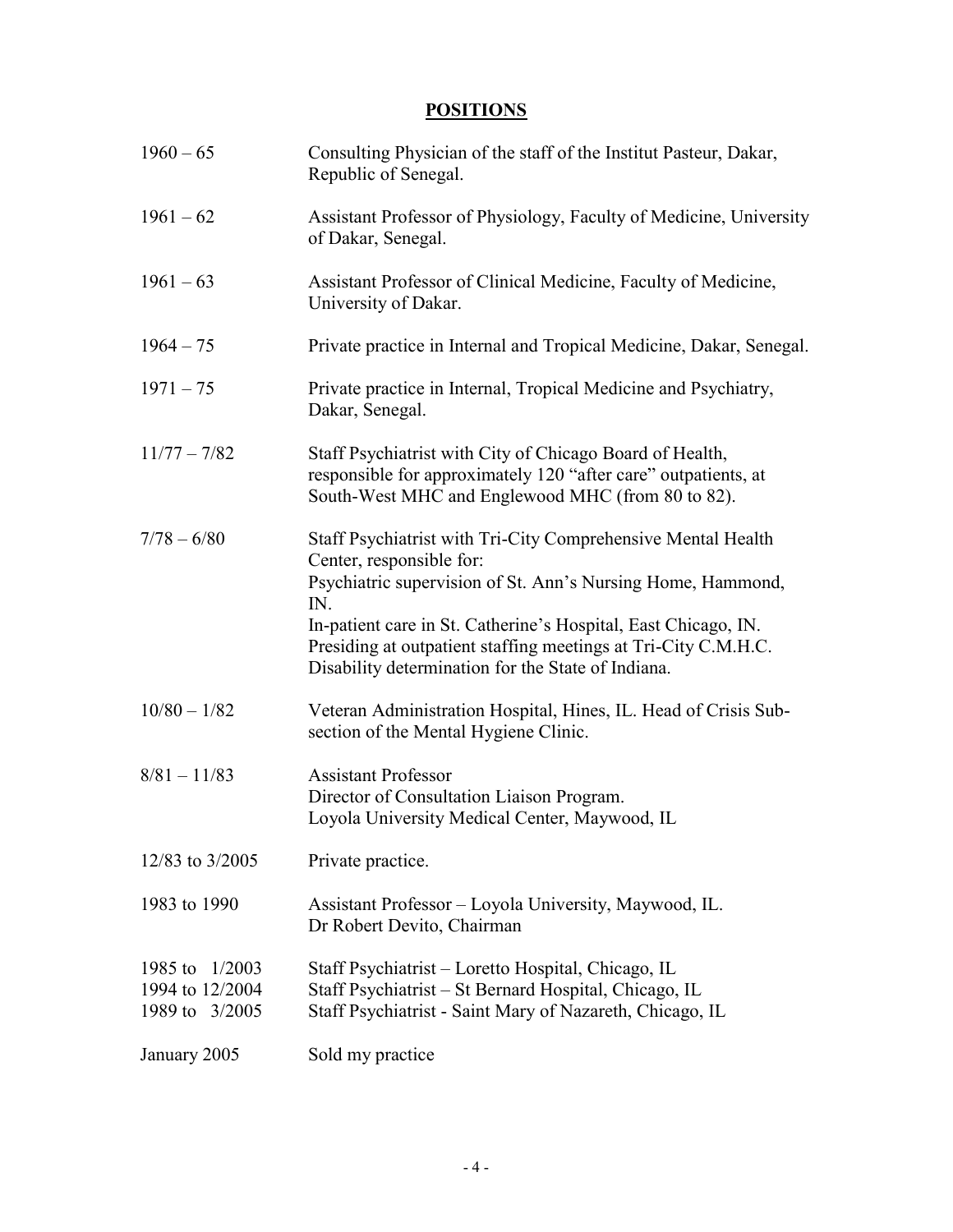# **PROFESSIONAL ORGANIZATIONS**

SOCIETE DE MEDICINE D'AFRIQUE NOIRE – 1963. SOCIETE DE PSYCHOPATHOLOGIE DE DAKAR, SENEGAL – 1967. SOCIETE DE MEDICINE DE PARIS, FRANCE – SECTION NEUROPSYCHIATRIQUE – MARCH 1972. ILLINOIS PSYCHIATRIC ASSOCIATION – OCTOBER 1975, GENERAL MEMBER APRIL 1980. AMERICAN PSYCHIATRIC ASSOCIATION – OCTOBER 1975, GENERAL MEMBER APRIL 1980. AMERICAN PSYCHIATRIC ASSOCIATION – MEMBER OF THE SCIENTIFIC COMMITTEE OF THE A.P.A., SUB-COMMITTEE ON VIDEO, MAY 11, 1984 THROUGH OCTOBER 1990. SOCIETE MEDICOPSYCHOLOGIQUE DE PARIS – FRANCE – JULY 1978. SOCIETE DU CONGRES DE PSYCHIATRIE ET DE NEUROLOGIE DE LANGUE FRANCAISE – JUNE 1979. CONVENTION PSYCHANALITIQUE – OCTOBER 7, 1984. CLINICAL RESEARCH CENTRE, HANOWER HEALTH AUTHORITY – ENGLAND WORKSHOP ON SCHIZOPHRENIA – JANUARY 1985

# **COMMITTEE APPOINTMENTS**

| $7/81 - 89$     | Member of the Advisory Committee of the Chicago Board of<br>Health.                                               |
|-----------------|-------------------------------------------------------------------------------------------------------------------|
| $6/82 - 11/83$  | Utilization Review Committee – Loyola University of Chicago.                                                      |
| $10/84 - 10/90$ | Member of the Scientific Committee of the American Psychiatric<br>Association, Sub-Committee on Video.            |
| $01/85 - 1989$  | Pharmacy & Therapeutic Committee $-$ Loretto Hospital, Chicago.<br>Ambulatory Services, Department of Psychiatry. |
| $06/89 - 1993$  | Pharmacy & Therapeutic Committee $-$ St. Mary's of Nazareth<br>Hospital, Chicago.                                 |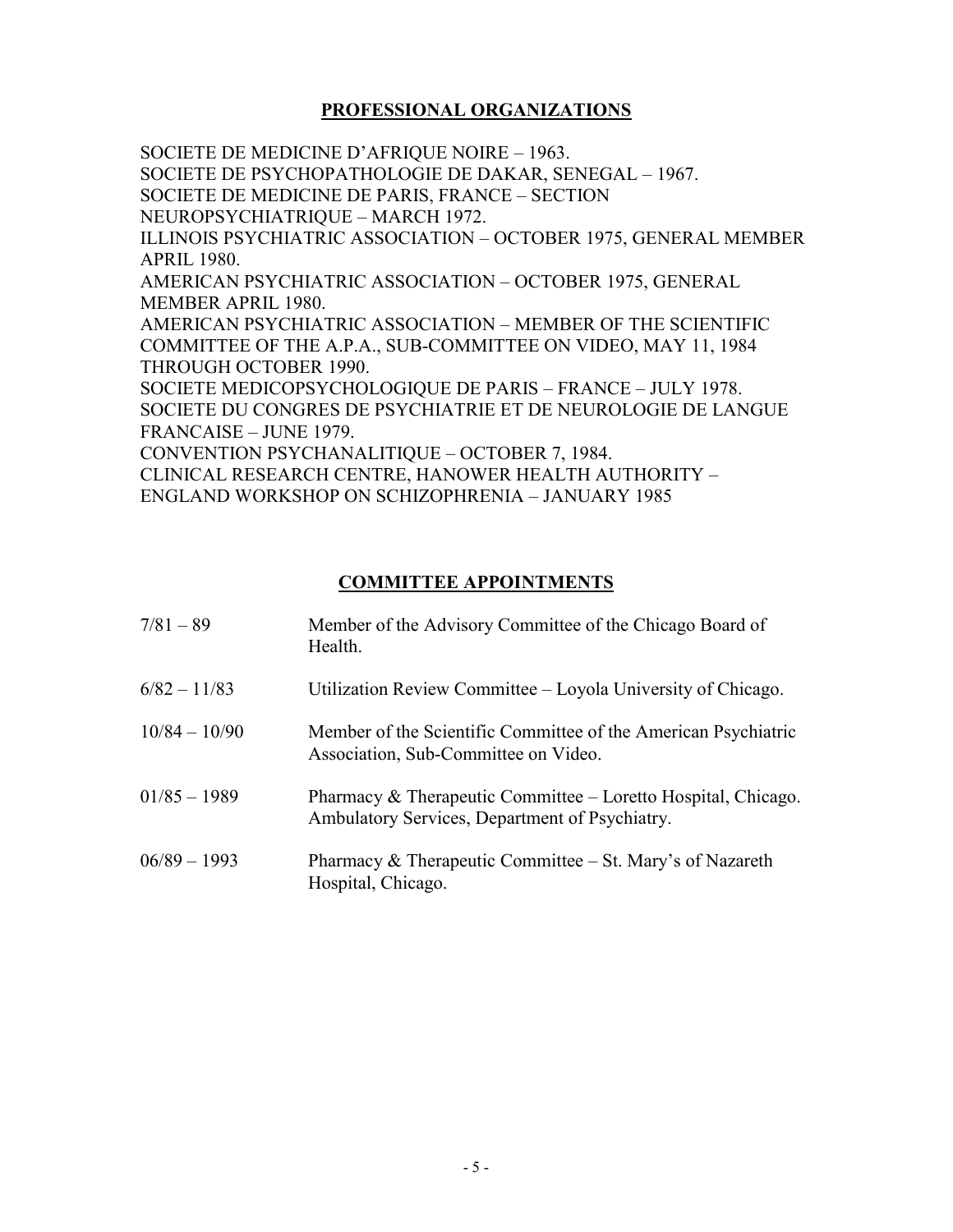#### **PUBLICATIONS:**

Following is a list of Michel R. Louvain's publications, showing the names of his collaborators:

- 1. Senecal, J. Mme., Aubry, L. Boucher, P., Panis J. and Moreigne, J.P.: (Peanut flour as a protein supplement in children's nutrition). Essais d'utilisation du tourteau d'arachide dans l'alimentation de l'Enfant. International Convention on Nutrition, Washington, D.C., 21-24 August 1960.
- 2. Collomb, H. and Ayats, H.: (A report of a psychotic episode symptomatic of a tuberculosis primary infection). Etat confuso-onirique symptomatique d'une primo infection tuberculeuse. Medecine d'Afrique Noire, VII (23), 486, 1960.
- 3. Senecal, J.: (Optimum Dilution of powdered milk in tropical environment). Sur la dilution optima du lait en poudre en milieu tropical. Bulletin de la Societe de Medecine d'Afrique Noire de langue francaise VI (3), 336-347, 1961.
- 4. Diop, I.M., Basset, A., and Collomb, H.: (Hansen Disease, Pure neuralgic form advancing for 15 years). Maladie de Hansen Forme multinevralgique pure evoluant depuis 15 ans. Bulletin de la Societe de Medecine d'Afrique Noire de langue francaise, VI (1), 110-113, 1961.
- 5. Collomb, H., and Armengaud, M.: (Purulent meningitis and thrombosis of primitive carotid). Meningite purulente et thrombose de la carotid primitive. Bulletin de la Societe de Medecine d'Afrique Noire de langue francaise VI (3), 328-330, 1961.
- 6. Armengaud, M. and Baylet, R.J.: 18 months of clinical virology, an etiological study. 18 mois en virologie clinique (Memoir Original). Bulletin de la Societe de Medecine d'Afrique Noire de langue francaise VI (4), 583, 1961.
- 7. Armengaud, M. Chambon, L. Baylet, R.J. and Diop, I.M.: Study on angina observed in the Dakar area. About 108 observations (comparison with 45 controls). Etude sur les Angines Observees dans la Region Dakaroise. A propos de 108 observations (comparaison avec 45 sujets temoins). Bulletin de la Societe de Medecine d'Afrique Noire de langue francaise VII (3), 359-384, 1962.
- 8. Armengaud, M., Sanokho, A., Chambon, L., Hoquet, P. and Baylet, R.J.: (Susceptibility to infectious diseases among the Senegalese, Demographic data on 4521 consecutive clinic admissions). Le terrain de l'Africain devant l'infection. Considerations a propos de 4,521 malades hospitalises dans un service de Pathologie Infectieuse. Bulletin de la Societe de Medecine d'Afrique Noire de langue francaise VII (3), 435-443, 1962.
- 9. Armengaud, M., and Diop, I.M.: (Etiology and clinical presentation of 448 cases of malaria in Africans in the Dakar area). Etude portant sur 448 cas de paludisme chez l'Africain de la region Dakaroise. Bulletin de la Societe de Medecine d'Afrique Noire de langue francaise VII (2), 167-196, 1962.
- 10. Armengaud, M., Frament, V. and Diop, I.M.: Death by measles in Senegal (about 125 observations). La mort dans la rougeole en pays tropical (a propos de 125 observations). Bulletin de la Societe de Medecine d'Afrique Noire de langue francaise VII (2), 197-221, 1962.
- 11. Armengaud, M., Frament, V. and Diop, I.M.: Death by measles in Senegal. La mort dans la rougeole en pays tropical. Bulletin de la faculte de Medecine de Dakar IX, 262-273, 1962.
- 12. Armengaud, M. and Diop, I.M.: Clinical aspects of acute malaria in Africans living in seasonally endemic zones. Les aspects cliniques du paludisme aigu chez l'Africain vivant dans une zone d'hypoendemie a poussees saisonnieres. Medecine d'Afrique Noire IX (II), 189, 192, 1962.
- 13. Armengaud, M. and Sanokho, A.: Diagnostic difficulties for acute malaria in Africans. Des difficultes de diagnostic en matiere de paludisme aigu chez l'Africaine. Medecine d'Afrique Noire IX (II), 193- 194, 1962.
- 14. Armengaud, M. Hoquet, P. and Toure, Z.: A case of malignant febrile response with Plasmodium Malaria. Un cas d'acces pernicieux palustre Plasmodium Malariae. Medecine d'Afrique Noire IX (II), 195, 1962.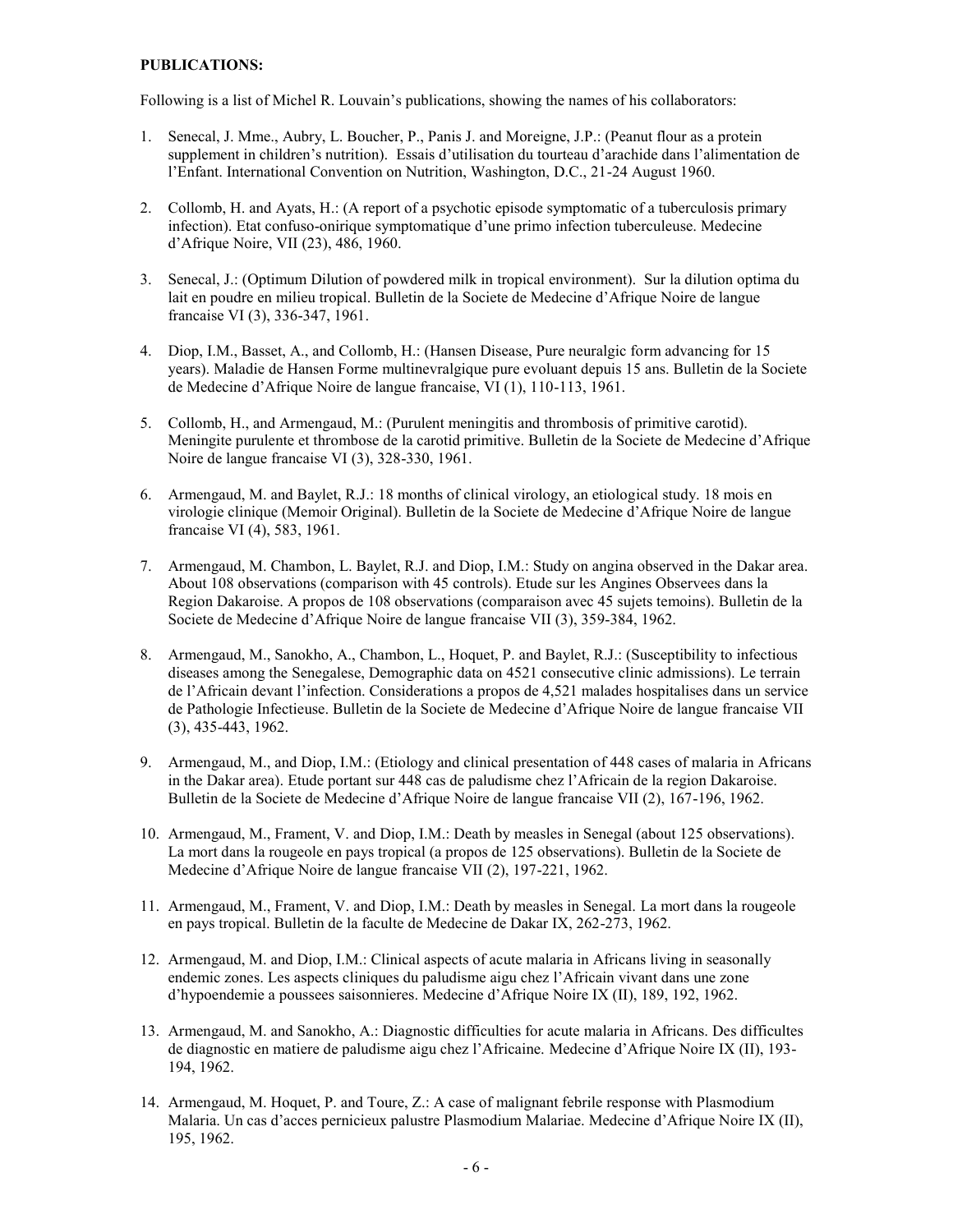- 15. Armengaud, M. and Sanokho, A.: Arbor Virus. Les virus Arbor Medecine d'Afrique Noire IX (II), 197-200, 1962.
- 16. Armengaud, M., Camain, R., Lariviere, M. and Sanokho, A.: Clinical considerations on urinary schistosomiasis in Senegal. Considerations cliniques sur les Bilharzioses au Senegal. Third Dakar Medical Convention, January, 1963.
- 17. Armengaud, M., Chambon, L. and Baylet, R.J.: Angina observed in the Dakar area. About 108 observations (comparison with 45 controls). Les angines observees dans la region Dakaroise. A propos de 108 observations (comparaison avec 45 sujets temoins). La Presse Medicale (Paris) LXXI (1), 13- 14, 1963.
- 18. Cave, L., and Ferral, J.: The effectiveness of Gutmann's therapeutic test; illustrated with an observation of false gastric cancer. Interet de l'Epreuve therapeutique de GUTMANN, illustree par une observation de faux cancer gastrique. Bulletin de la Societe de Medecine d'Afrique Noire de langue francaise VIII (1), 57-60, 1963.
- 19. Armengaud, M., Diop, I.M. and Sanokho, A.: Tetanus in Dakar. Demographic data on 444 observations. Le Tetanos a Dakar, Etude de 444 observations. Bulletin de la Societe de Medecine d'Afrique Noire de langue francaise VIII (1), 75-101, 1963.
- 20. Armengaud, M. Diop, I.M. and Sanokho, A.: (Tetanus in Dakar. A summary of demographic data on 444 observations) Le Tetanos a Dakar, Considerations generales a propos de 444 observations. Bulletin de la Societe de Medecine d'Afrique Noire de langue francaise VIII (1), 102-105, 1963.
- 21. Payet, M., Pene, P., Camain, R., Sankale, M., Moulanier, M. and Ancelle, J.P.: (The needle biopsy of the liver. Histological report of 3000 cases.) La biopsie du foie. Etude analytique a propos de 3,000 examens. Bulletin de la Societe de Medecine d'Afrique Noire de langue francaise VIII (1), 119-124, 1963.
- 22. Andanson, J., Audran, R., Aury, R., Barne, M., Baylet, R., Bernou, J.C., Bres, P., Caer, J., Picca, E. and Sicard, D.: (An epidemic of Dakar influenza). A propos des "grippes" dakaroises. Bulletin de la Societe de Medecine d'Afrique Noire de langue francaise, session of 11/2/63.
- 23. (The Collagen Disease of Senegal). Les Collagenoses au Senegal. Thesis University of Dakar, August 1964.
- 24. (There will no longer be any general practitioners). Il n'y aura plus d'omnipracticiens. La Presse Medicale LXXV (18), 256, 1967.
- 25. (Captive tongue-depressor sign: Tetanos pathognomic sign). Le signe de l'abaisse-langue captif. La nouvelle Presse Medicale I (10), 678, 1972.
- 26. Whither Day Hospital: Rush Presbyterian St. Luke's Department of Psychiatry, Grand Rounds Presentation. Submitted to the Illinois Psychiatric Society. Unpublished paper, 1975.
- 27. Psychiatry in Africa. Rush Presbyterian St. Luke's News round, XIV (2), 11, 1976.
- 28. (Lithium and American Psychiatric Nosography). Le lithium et la nosographie psychiatrique americaine. Bordeaux Medical 1980; 13: 1195-1200.
- 29. (Tardive Dyskinesia: Possible etiological role of anti-Parkinson medication). La Dyskinesie Tardive: Role possible des anti-Parkinsoniens dans l'etiologie de ce syndrome. Congres de Psychiatrie et de Neurologie de langue francaise Colmar, LXXIX 1981, p. 389-393, Masson Publish., Paris.
- 30. DSM III: American Metamorphosis. The recent mutation of DSM from a French psychiatrist stand point. DSM III: Metamorphose americaine (point de vue d'un psychiatre francais/americain sur les dernieres mutations du DSM.) Congres de Psychiatrie et de Neurologie de langue francaise, Colmar, LXXIX 1981, Masson Publish., Paris.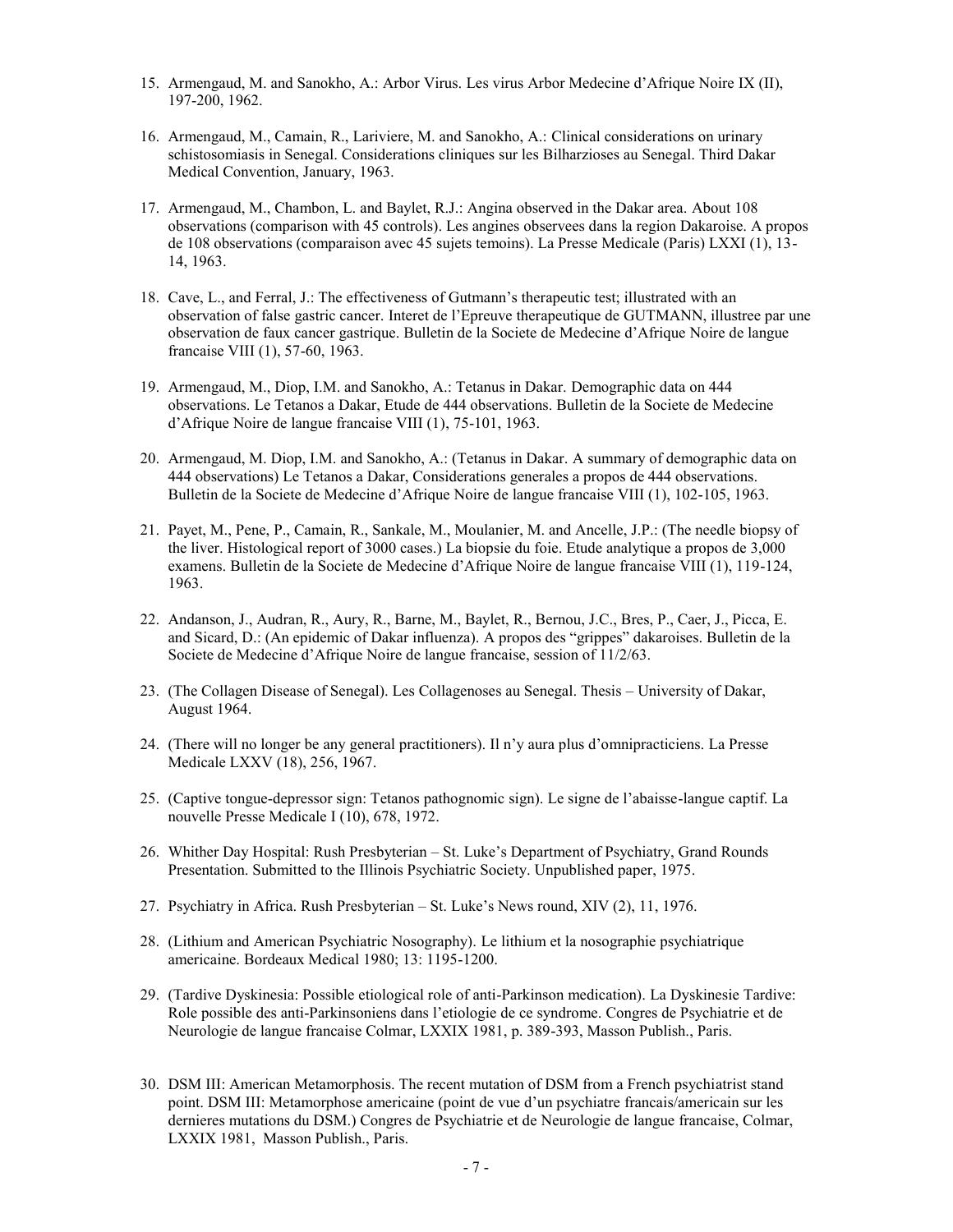- 31. (Is Consultation/Liaison Psychiatry an endangered species?) La psychiatrie de Consultation/Liaison est-elle en voie d'extinctior? Congres de Psychiatrie et de Neurologie de langue francaise, Barcelone Spain, LXXX 1982, p. 144-148 Masson Publish, Paris.
- 32. Importance of anxious depressive and delusional disorders in a liaison-consultation psychiatric service of an American Catholic Hospital. World Psychiatric Association and Societe Marocaine de Psychiatrie Regional Symposium. Marrakech, October 31, 1982
- 33. Manic depression, Multiple Sclerosis and Lithium. Maniaco-depressive, Sclerose Multiple et Lithium. Congres de Psychiatrie de Neurologie de langue francaise, Luxembourg, Luxembourg, LXXXI 1984, p. 391-395, Masson Publish., Paris.
- 34. Munchausen Syndrome. Modern Perspective in Psychosocial Pathology, p. 175-182 Brunner/Mazel, New York, N.Y., 1988.

#### **TEACHING:**

- 1961-62 In charge of the theoretical lectures in Pediatrics at State Nursing School, Hopital Le Dantec, Dakar, Senegal.
- 1961-63 In charge of theoretical lectures in Infectious Diseases at the State Mid-Wife School, Hopital Le Dantec, Dakar, Senegal.
- Lectures: Psychiatric Syndromes 10 Lectures to  $1<sup>st</sup>$  and  $2<sup>nd</sup>$  year Residents. 3<sup>rd</sup> Trimester, 1982 – Loyola University of Chicago.

Consultation/Liaison Psychiatry, 4<sup>th</sup> year Residents 2 nd Trimester 1983 – Loyola University of Chicago

#### **INVITED PRESENTATIONS:**

"Child-Rearing in Senegal" Chicago Association for the Education of Young Children, Chicago, Illinois, April 1978.

"N'Doep: A Senegalese Traditional Approach to the care of Mental Patients"

- (1) Illinois State Psychiatric Institute, Chicago, November 1977;
- (2) Napa Valley Hospital, San Francisco, California, May 1978;
- (3) St. Catherine's Hospital, East Chicago, Indiana, 13 February 1980 (hr CME credit)

"The Clinical Use of Lithium" – in service training, St. Catherine's Hospital, East Chicago, Indiana, March 1979

"Models of Psychiatry" – in service training, St. Catherine's Hospital, April 1979

"The Intake Procedure from a Psychiatrist's Point of View" – in service training, City of Chicago Board of Health, South West Mental Health Center, January 11, 1980.

"Iatrogenic Abnormal Movements in Psychiatry." Will County Mental Health Center, December 6, 1982.

"Depression and its Physical Implications" – presented to the Association of Medical Transcribers – Loyola University Medical School, January 26, 1983.

"Suicide – The Point of View of a Consultation/Liaison Psychiatrist" Seminar on Suicide, February 14, 1983 – Loyola University of Chicago.

"Psychiatry, an Overview, for the non-psychiatrist physician. Oak Park Hospital, IL, March 28, 1988.